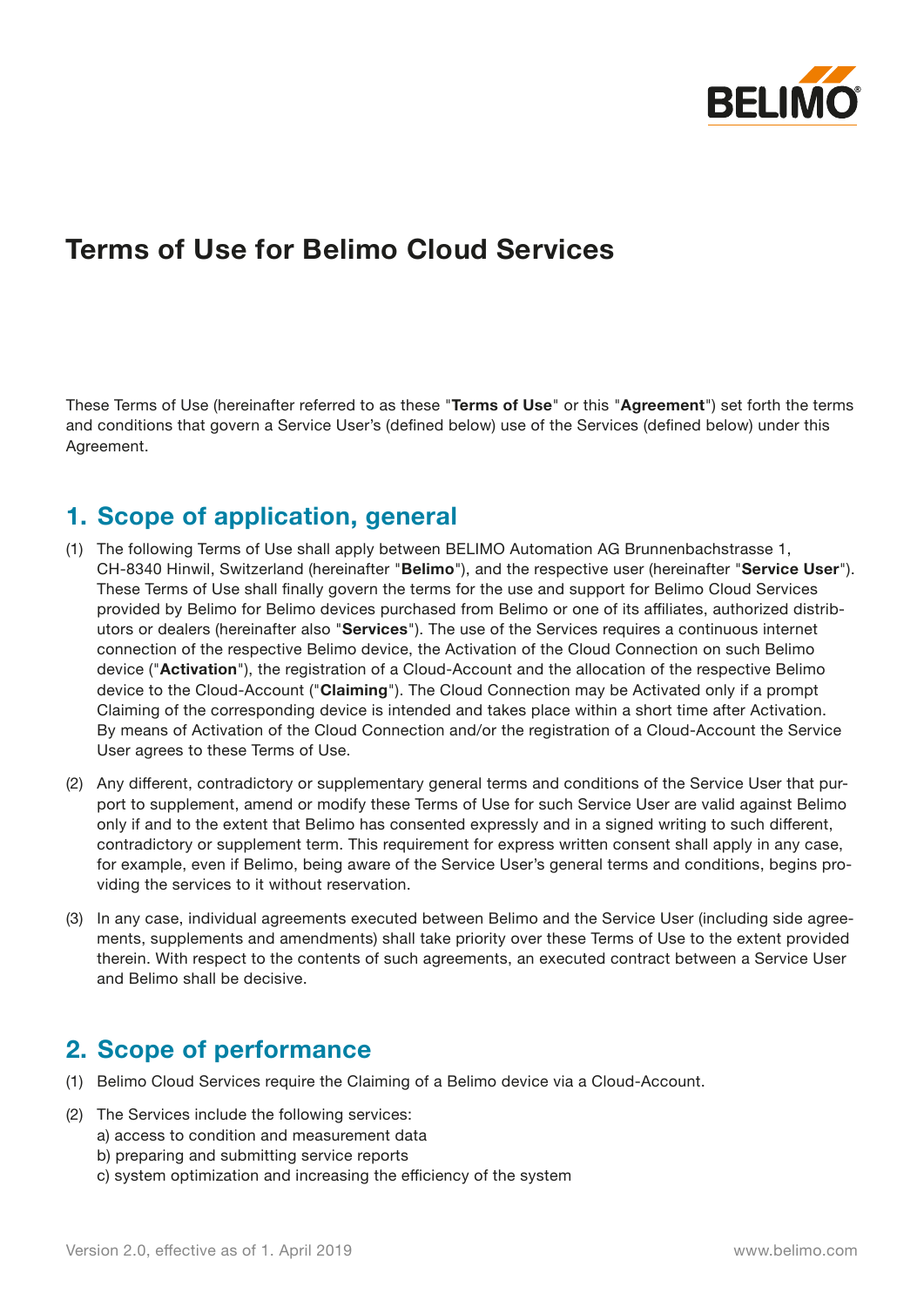

d) remote support for optimal configuration of Belimo device e) support upon commissioning

- (3) Belimo shall provide the Services initially without charge provided that Belimo shall be entitled at any time (i) without notice to change or update the Services or, (ii) after a notice period of one (1) month, to continue to make the Services available only for a charge, in whole or in part, and/or to terminate or suspend provision of the Services in whole or in part. In doing so, Belimo shall in each case consider the justified interests of the Service User.
- (4) Belimo shall make available to the Service User on [www.belimo.com/iot](http://www.belimo.com/iot) a help function and technical guidance for the use of the Services (hereinafter "**Service Documentation**"). Should it not be possible to clarify technical and administrative questions concerning the use of the Services using the Service Documentation, then in exceptional cases, and only during Belimo's normal business hours, in the region where Service User is located, the Service User may also contact Belimo Cloud Support by email. The contact information for the respective contact persons responsible for the regions may also be found on [www.cloud.belimo.com.](http://www.cloud.belimo.com) Belimo Cloud Support will attempt to answer these questions within a reasonable processing time.
- (5) The Service User is responsible for reading and complying with the requirements of the Service Documentation while using the Services. The Service User is solely responsible for use of the Services and for adequately test the Services' proper functioning before use.
- (6) Belimo shall make the Services available to the Service User without promising any particular availability. Any entitlement to the use of the Services shall exist only to the extent technically and operationally possible for Belimo. Belimo shall attempt to provide interruption-free usability of the Services to the extent possible. However, due to technical faults (such as interruption of power supply, hardware and software errors, technical problems in the in data lines) temporary limitations or interruptions may occur.
- (7) Belimo expressly reserves the right to limit the monthly number of call-ups of the Services by the respective Service User. Such a limitation may be changed at any time by Belimo, particularly in order to assure the adequate performance of the Services for all Service Users. Any circumvention of this limitation by technical means is a violation of these Terms of Use.
- (8) Beyond the scope of performance described in this Section 2, Belimo shall owe the Service User no additional technical or product-related advisory services, implementation services or other services outside Belimo's normal business hours or individual adaptations and changes or updates to the Services.

#### **3. Obligations of the Service User, abusive use / blocking access**

- (1) The Service User represents and warrants that (i) it is entitled to the use of the Services for the respective Belimo devices it has access to; and that (ii) it is entitled to use the respective Belimo devices to obtain the Services; and that (iii) it will comply with all statutory requirements, particularly with respect to data collection and processing.
- (2) In registering the Cloud-Account for management of the Services, the Service User must provide: (i) Service User's name (the name of an individual must include first and last name and the name of an entity must be the full legal entity name), (ii) the country of Service User's residence/domicile, (iii) a password selected by Service User and (iv) a valid email address. Additional data, such as the registered office of a company may be given voluntarily (hereinafter overall "**Registration Data**"). In selecting the user name,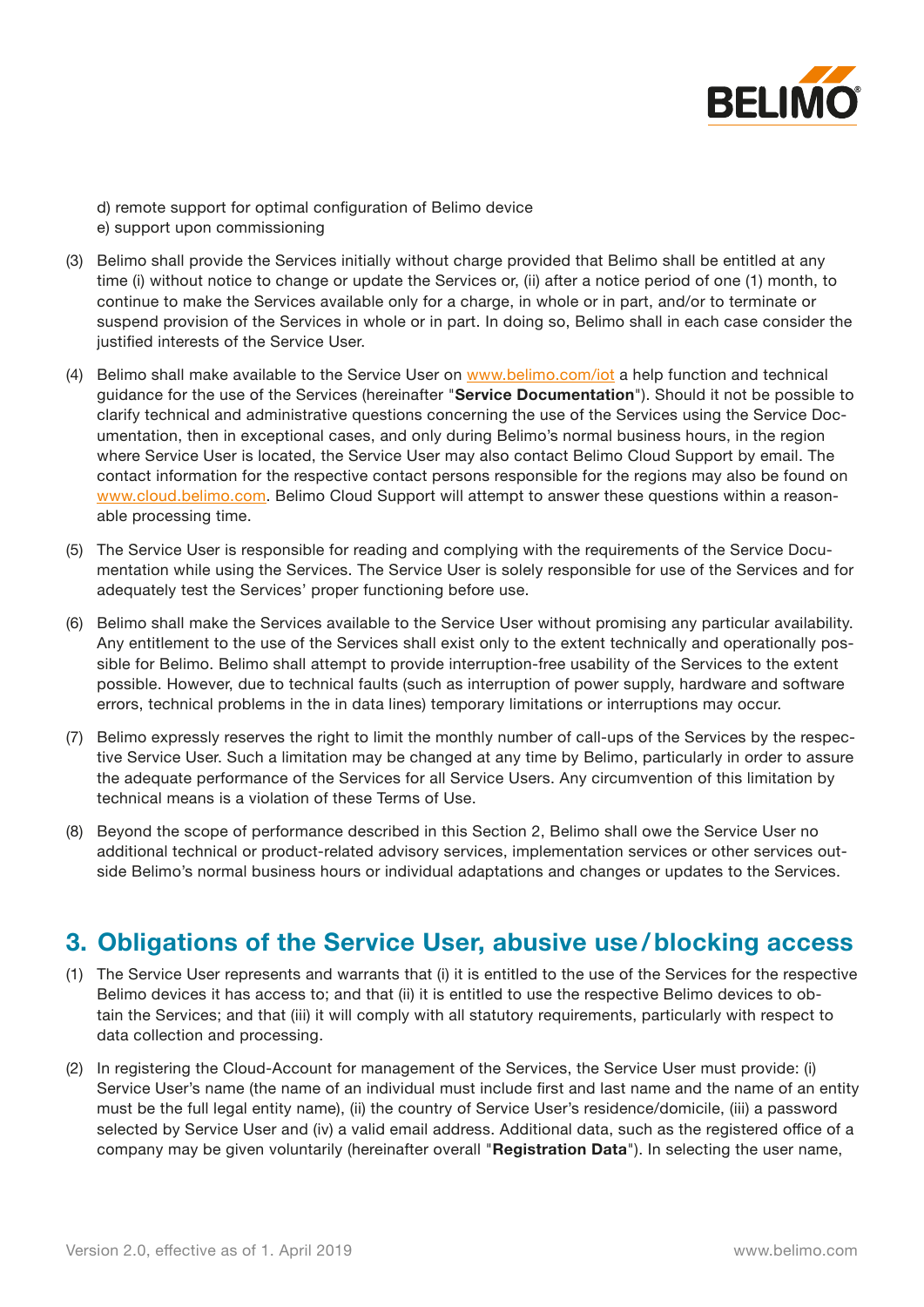

the Service User is obliged not to violate any third-party rights (for example rights to names or trademarks).

- (3) After registering the Cloud-Account, the Service User will receive an Activation email at the email address given with a link to the registration page [www.cloud.belimo.com.](http://www.cloud.belimo.com) The Cloud-Account registration is concluded only once the Service User uses the Activation link.
- (4) The Service User' Registration Data must be updated by Service User at any time when there are changes or updates during the period the Service User is receiving the Services. The Service User may at any time change or update its Registration directly in its Cloud-Account.
- (5) Every Service User has its own Cloud-Account. Access to the Cloud-Account and the associated opportunity to manage Belimo devices is permitted exclusively to the Service User. The Service User shall keep all Cloud-Account login and password access data (the "Access Data") secret and not make them available to third parties. It is the responsibility of the Service User to assure that access to the Services via the Access Data take place exclusively by the Service User. Should these data become known to third parties, the Service User must immediately change its Access Data and also immediately inform Belimo via email to the respective regional contact person listed on [www.cloud.belimo.com](http://www.cloud.belimo.com). The Service User shall be liable for any use and/or other activity executed under its Service User's Access Data, in accordance with the statutory provisions.
- (6) The Service User is responsible for assuring that a continuous internet connection of the Belimo devices is available to enable the Services to be provided. The Service User represents and warrants that the system environment deployed by it for the use of the Services (network, firewall, hardware, software) fulfills and will fulfill the stateof-the-art security standards. The Service User is responsible for the protection of its Belimo devices against any unauthorized interferences or individuals (in particular against any unauthorized access over the Internet). To the extent that the Service User becomes aware of errors or security gaps or other security issues in the Services, Belimo Cloud Support is to be informed of these immediately. The contact information for the respective regional contact person may be found on [www.cloud.belimo.com](http://www.cloud.belimo.com).
- (7) In the event of abusive use of the Services by or through Service User's Cloud-Account, Belimo reserves the right to temporarily or permanently block the Service User's access to the Services. Use of the Services shall be deemed to be abusive particularly if the Service User violates these Terms of Use or if the Service User:
	- uses the Services and/or data retrieved in contexts that are unlawful or criminal or that may in some other manner prove disadvantageous to Belimo's reputation and standing;
	- causes an unusually high burden on the Services' servers, which may adversely affect the stable and high-performance operation of these servers, without prior coordination with Belimo;
	- uses crawling technologies, scripts or comparable methods for automated requesting and processing of the data retrieved via the Services.

# **4. Rights of use to Services and data**

(1) The software programs and databases used for the provision of the Services are protected by copyright or other proprietary rights and in each case are the property of Belimo or Belimo's licensors. Under strict compliance with these Terms of Use, the Service User shall be entitled to retrieve data from the database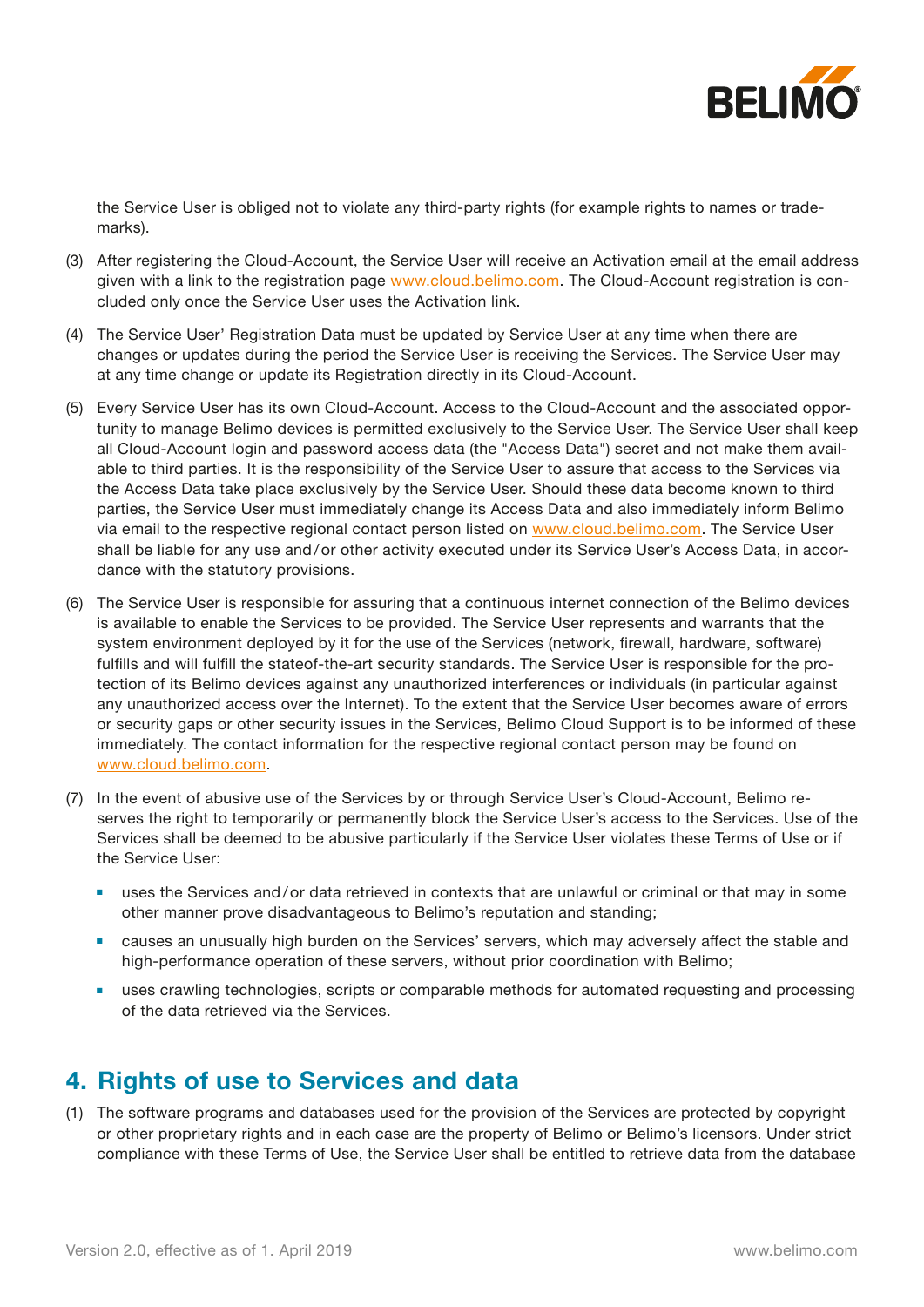

operated by Belimo for the use of the Services. This right of use is limited to the term pursuant to these Terms of Use.

- (2) The Service User is prohibited from processing, altering, translating, showing or presenting, publishing, exhibiting, duplicating or disseminating the software programs and databases used for the provisions of the Services in whole or in part. It is likewise prohibited to remove or alter copyright notices, logos and other identifying marks or protective notices. The Services and / or the software programs and databases used for the provision of the Services or the rights of use thereto granted in this agreement may not be resold, retransferred or sub-licensed to third parties for use.
- (3) The linking, integration or other connection of the Services or individual elements of the Services with other databases or meta-databases is not permitted.

#### **5. Data protection**

- (1) The collection, processing and / or use of personal and other data for the Service User by Belimo shall be done on behalf of the Service User for provision of Belimo Cloud Services. The particulars are stipulated in the Data Protection Statement and in the Agreement on Contract Data Processing Appendix.
- (2) The Service User is responsible for the lawfulness of the collection, processing and use of the data in connection with Activated or Claimed Belimo devices it has access to, as well as for the preservation of the rights of those concerned. It shall therefore assure in particular that personal data of third parties (e.g. of owners of Belimo devices who are not Service Users or their lessees or other contractual partners) are processed only if there is statutory permission for this or the respective third parties have expressly consented to the processing of their personal data. This shall also apply particularly in the case of a change of owner or lessee. The Service User shall then guarantee and assure that it grants third parties access to data related to the respective Belimo devices it has access to only if all the legal conditions have been fulfilled. The Service User shall indemnify Belimo upon first demand from all claims that third parties may assert against Belimo based on the collection, processing or use of data in connection with a Belimo device Activated, Claimed or accessed by the Service User.
- (3) Belimo reserves the right to suspend the Services with respect to certain Belimo devices in whole or in part, either temporarily or permanently, if in Belimo's reasonable judgment there are doubts that the Service User will comply with its obligations pursuant to Sec. 5.2.

#### **6. Liability and Warranty**

- (1) Belimo shall be liable only for intentional misconduct and gross negligence. Any further claims to damages and the reimbursement of expenses by the Service User, irrespective of the legal basis, particularly for breach of obligations under the contractual relationship and for unlawful acts, are excluded.
- (2) Belimo shall be liable for defects of quality and title in the Services and/or the data retrieved only if Belimo maliciously concealed a defect of quality and / or title from the Service User. Any further liability or warranty for the freedom from defects, of quality and title of the Services and/or the data retrieved is excluded.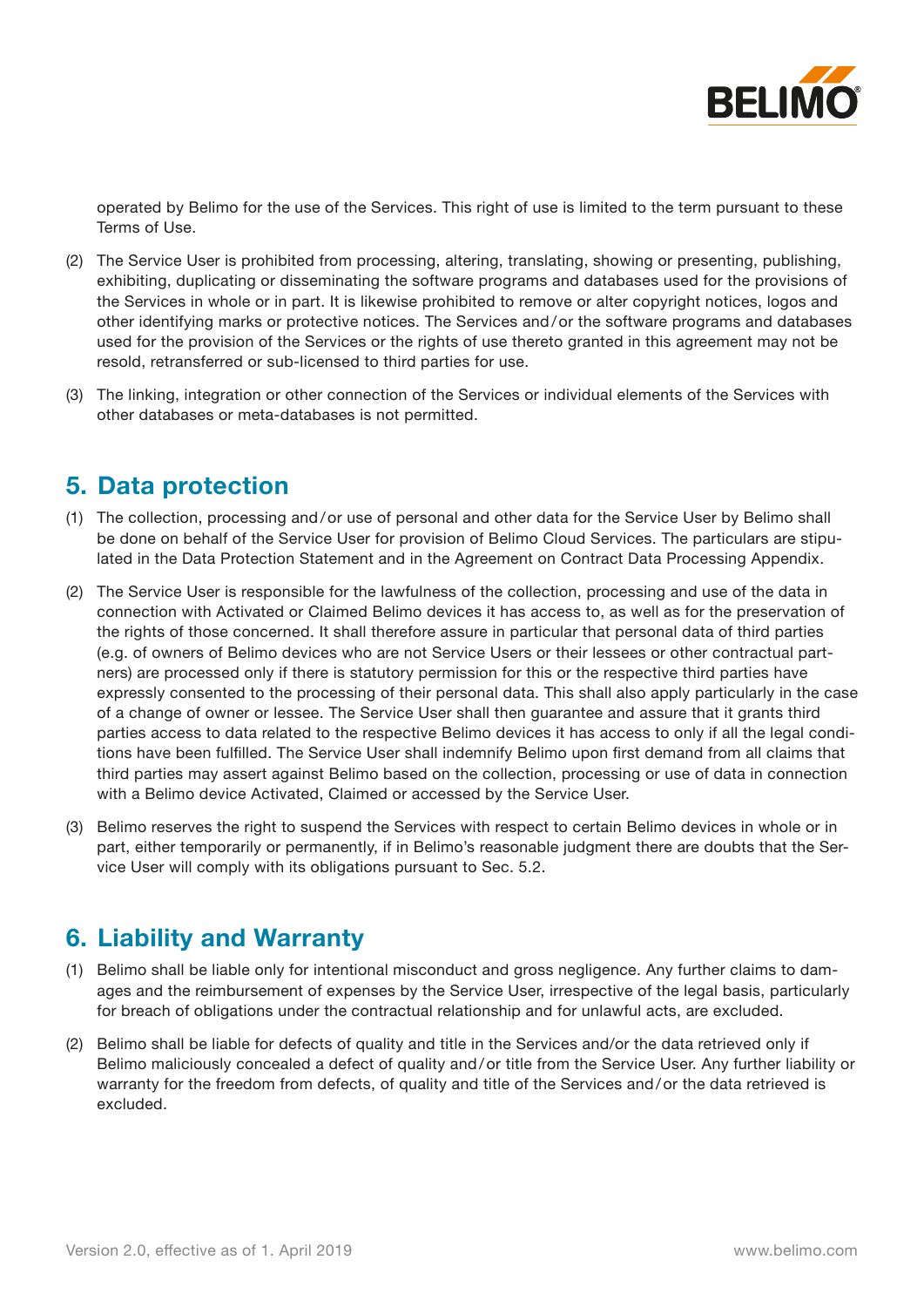

# **7. Term, Termination**

This Agreement shall have an indeterminate term. The Agreement may be terminated by the parties at any time without grounds. Belimo may direct the termination to the e-mail address provided by Service User in its Registration Data. The termination by the Service User is effectuated through the transfer or deletion of Belimo devices Claimed in the Service User's Cloud-Account and the subsequent deletion of the Cloud-Account. The Service User may find the technical instructions for that in its Cloud-Account as well as under [www.belimo.com/iot](http://www.belimo.com/iot). Belimo's rights pursuant to Sec. 2.3 remain unaffected.

# **8. Final provisions**

- (1) This Agreement and all legal relationships between Belimo and the Service in connection therewith shall be governed by Swiss law. The application of the UN Convention on Contracts for the International Sale of Goods (CISG) is excluded.
- (2) Zurich, Switzerland is agreed upon as the place of jurisdiction. However, Belimo remains entitled to file a claim or initiate other judicial proceedings at the general place of jurisdiction of the Service User.
- (3) Amendments and supplements to these Terms of Use shall require written form. This shall also apply to amendments to this written form requirement itself. The requirement for written form may be observed by means of email or other electronic communication.
- (4) Neither party shall be responsible for failure or delay of performance if caused by: an act of war, terrorism, hostility, or sabotage; act of God; pandemic; electrical, internet, or telecommunication outage that is not caused by the obligated party; government restrictions (including the denial or cancelation of any export, import or other license); strike or labor dispute; or other event outside the reasonable control of the obligated party. Each party will use reasonable efforts to mitigate the effect of a force majeure event. If such event continues for more than 30 days, either of the parties may cancel unperformed Services and affected orders upon written notice. This Section does not excuse either party's obligation to take reasonable steps to follow its normal disaster recovery procedures or Service User's obligation to pay for the Services.
- (5) If, for reasons related to the Law on General Terms and Conditions of Trade, individual provisions of these Terms of Use are or become invalid / void or unfeasible in whole or in part, the statutory stipulations shall apply. If individual provisions of these Terms of Use are or become invalid / void or unfeasible in whole or in part for reasons other than the provisions of the Law on General Terms and Conditions of Trade, the validity of the remaining provisions shall not be affected thereby. In lieu of the invalid provision, a provision shall be deemed to have been agreed upon that reflects to the extent possible the economic purpose of the invalid provision. The same shall apply in the event of a gap in this Agreement.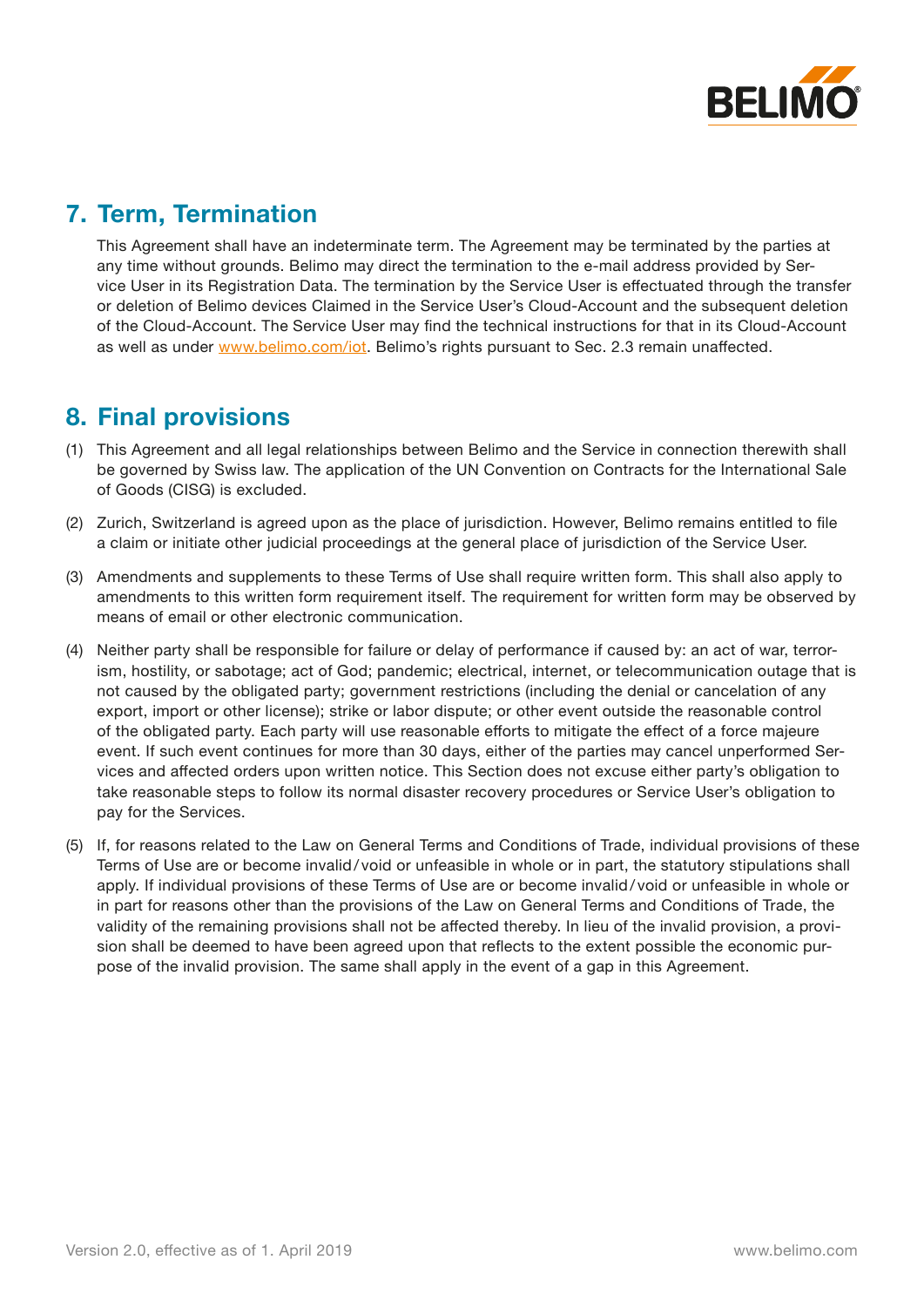

# **Data Protection Statement**

# **1. Information on the collection of personal data and supplier identification**

- (1) Below, Belimo provides information on the collection of personal data when using Belimo Cloud Services. Personal data are all data that can be related to persons, e.g. name, address, email addresses, patterns of use (hereinafter "**Personal Data**").
- (2) The service provider for Belimo Cloud Services is BELIMO Automation AG Brunnenbachstrasse 1, CH-8340 Hinwil, Switzerland (hereinafter "**Belimo**").
- (3) As part of the use of Belimo Cloud Services it is possible that both Personal Data of the Service User or its employees as well as possibly the Personal Data of third parties (e.g. the Buyer of the device, who is not identical to the Service User, or of lessees or other contractual partners) may be processed.
- (4) In order to operate Belimo Cloud Services, to some extent Belimo uses external service providers with registered office in Switzerland or within the European Union or the European Economic Area to process Personal Data. These were carefully selected by Belimo and commissioned in writing. They are mandated to follow Belimo's instructions and are regularly audited by Belimo. The service providers shall not pass the Personal Data on to third parties.
- (5) Personal Data are to some extent processed by employees of companies affiliated with Belimo that have their registered office outside Switzerland or the European Union. Belimo has concluded contracts with these affiliated companies to assure proper data protection.

#### **2. Data security**

Belimo maintains current technical measures to guarantee data security, particularly for the protection of Personal Data from risks in data transmission as well as from knowledge by third parties. These are always adjusted to the current state of the art and periodically audited. The computing center for Belimo Cloud Services is ISO/IEC 27001 certified (see <https://cloud.google.com/security/>). Communications take place via an encrypted connection, e.g. HTTPS.

# **3. Collection of data in the configuration of the Belimo device**

(1) The respective Belimo device shall be installed by the Service User or a by a third party contracted to do so, e.g. a professional, in a heating ventilation or air conditioning system (hereinafter "**HVAC**"). As part of the installation, the Belimo device must be configured. Within the scope of the configuration the fol-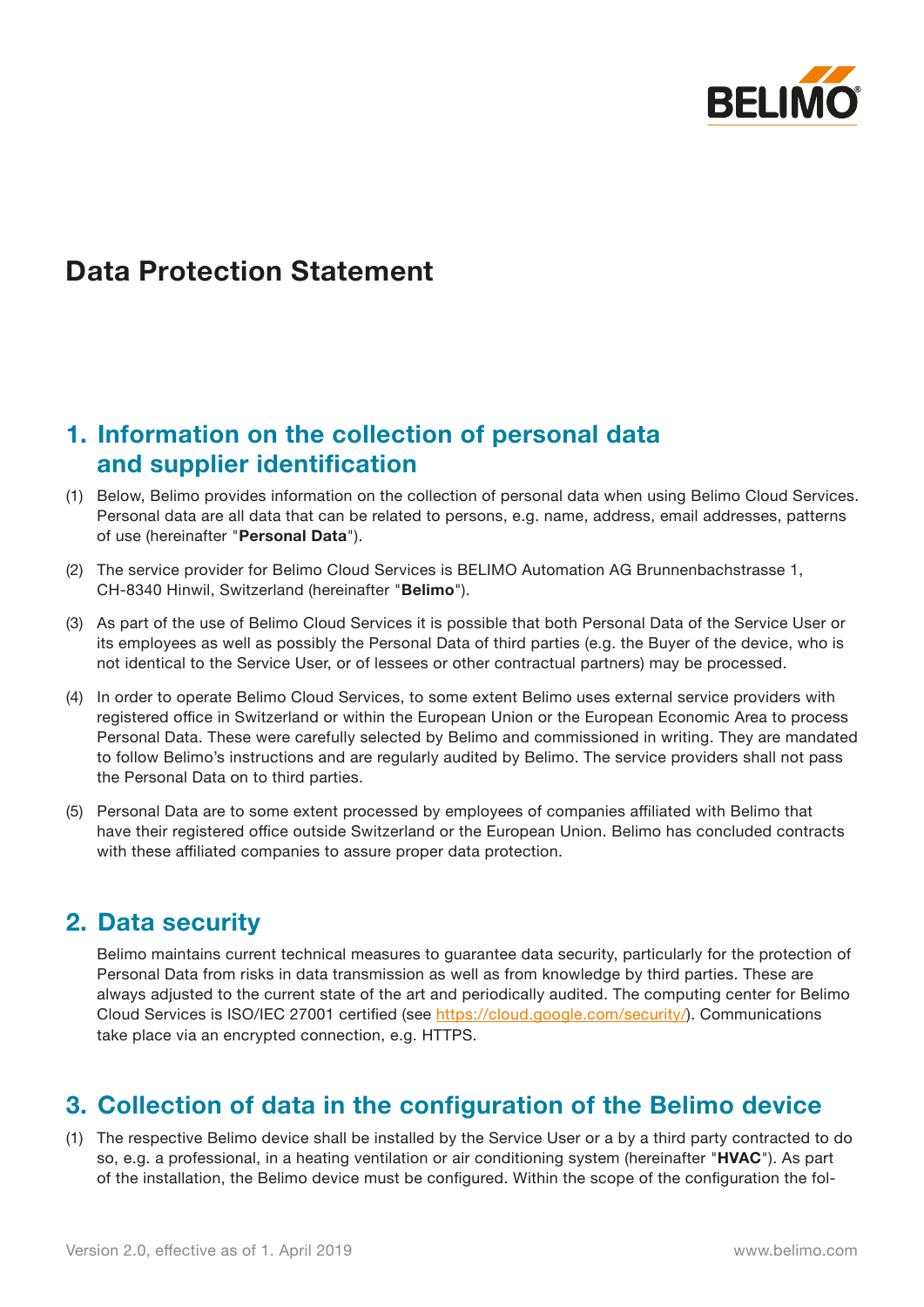

lowing information is required:

- **IP address of the Belimo device**
- **product features and characteristics**
- product configuration (type of operation, target values, interface configuration)

as well as the following information that may be recorded on a voluntary basis upon configuration:

- **■** e-mail address
- *project* name
- Device name
- place of installation of the Device
- **■** building type (select)
- **■** HVAC application (select)
- **■** building address

#### (hereinafter "**Configuration Data**")

(2) The Configuration Data will be stored locally on the Belimo device. If no connection to the Belimo Cloud is set up, Belimo will have no access to the Configuration Data. Processing of the Configuration Data by Belimo may take place if Belimo contracts for on-site maintenance of the Belimo device.

#### **4. Set-up of the Belimo Cloud Services**

As part of the use of the Belimo devices, Belimo offers various Services (see Terms of Use, Sec. 2.2). In order to be able to use the Belimo Cloud Services, as part of the configuration of the Belimo device, the Service User must select the use of the Belimo Cloud Services by clicking on the appropriate button. The following options are available for selection:

- Cloud Connection: [yes] or [no]
- Cloud Access: [read only] or [read/write]
- **■** Software Update via Cloud: [yes] [notification only/manual installation] or [automatic]

# **5. Collection of data upon Activation of the Cloud Connection and use of the Belimo Cloud Services**

- (1) If the Cloud Connection is Activated, the following data will be collected and exchanged between the Belimo device and the Belimo Cloud (hereinafter "**Configuration and Condition Data**"):
	- **■** Configuration Data (Sec. 3.1 of this Data Protection Statement)
	- SW Info (name, version, patch level)
	- system condition values (system utilization and history)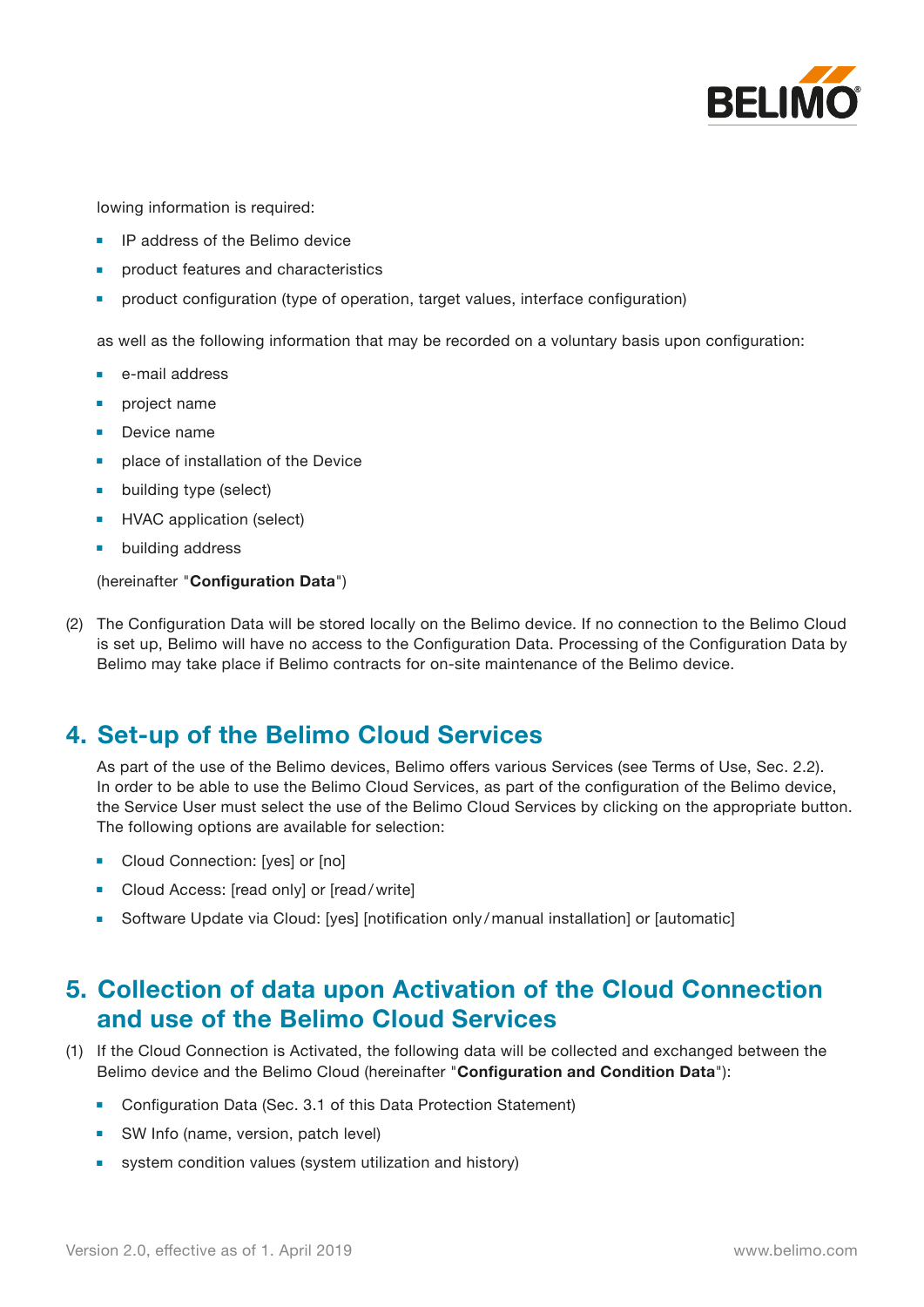

- HVAC condition values (actual values of sensors, target values of actuators, information, warning and error reports)
- (2) As long as Activated devices are not yet Claimed by any Service User, only the following data shall be stored by Belimo (hereinafter "**Statistical Data**"):
	- **■** product features and characteristics
	- product configuration (type of operation, target values, interface configuration)
	- SW info (name, version, patch level)
	- **■** system condition values (system utilization and history)
	- **HVAC condition values (actual values of sensors, target values of actuators, information, warning** and error reports)

The remaining Configuration and Condition Data shall be discarded from the Cloud.

These Statistical Data shall be processed for the purposes of future optimization and further development of the Belimo devices as part of anonymous analyses and statistical evaluations. These analyses and statistical evaluations shall not be combined with Personal Data. The Service User may oppose this use of the Statistical Data by deactivating the Cloud connection (see Sec. 4).

(3) As soon as a Cloud-Account is set up, the Registration Data (pursuant to Sec. 3.2 of the Terms of Use) and after Claiming of the respective the Belimo devices, the Configuration and Condition Data shall be collected and stored (jointly hereinafter "**Cloud Data**"). The Cloud Data shall be processed for the provision of the Services pursuant to Sec. 2.2 of the Terms of Use.

### **6. Rights to information and revocation, reservation of consent and obligation to delete**

- (1) The Service User shall have the right at any time to demand information from Belimo concerning the Personal Data for the Claimed device that are stored at Belimo, as well as their provenance, the recipients or categories of recipients to which these Personal Data are transmitted and the purpose of the storage.
- (2) To the extent that Belimo wishes to collect Personal Data for purposes other than those cited in this Data Protection Statement, Belimo shall do this only if there is statutory permission for this or the consent of the Service User is obtained. If the Service User has given consent for the use of Personal Data, this may be revoked at any time simply by transferring the devices managed in its Cloud-Account to another Service User or deleting the respective devices from its Cloud-Account and subsequently delete the Cloud-Account. The technical instructions for that may be found under [www.belimo.com/iot](http://www.belimo.com/iot).
- (3) As soon as they are no longer needed for the purposes for which they were collected, all Personal Data shall be deleted, unless Belimo is obliged to retain them based on statutory provisions. Should Belimo be obliged to retention, the Personal Data shall be deleted upon the expiration of the retention periods prescribed by law. Deletion of the Personal Data shall be done in particular if the Service User transfers the Claimed Belimo device to another Service User or if it deletes the respective Belimo device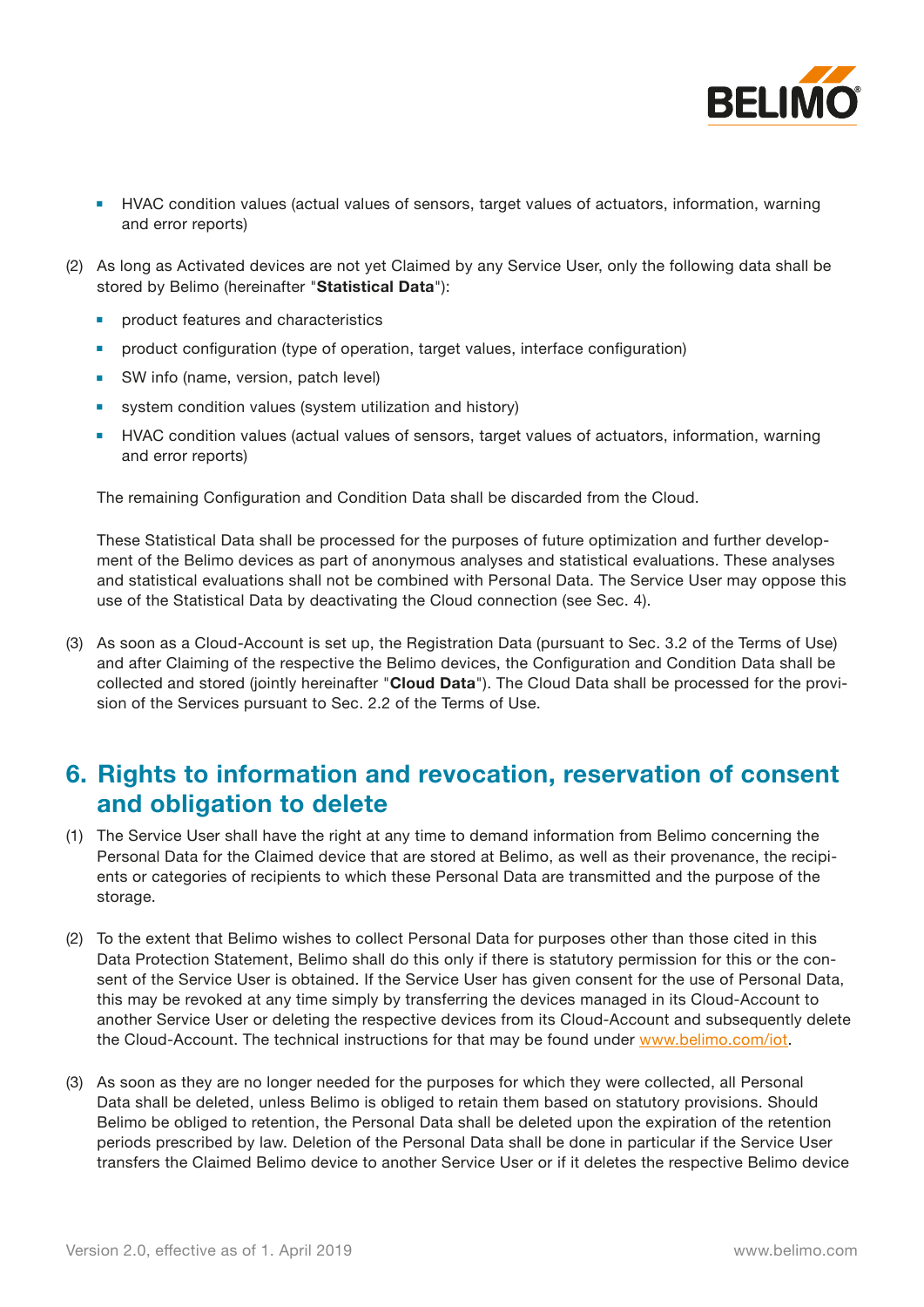

from its Cloud-Account and subsequently also deletes its Cloud-Account. The technical instructions for that may be found under [www.belimo.com/iot](http://www.belimo.com/iot).

(4) All requests for information, inquiries or opposition to the processing of Personal Data are to be addressed via email to the regional contact person listed under [www.cloud.belimo.com](http://www.cloud.belimo.com).

### **7. Revision of this Data Protection Statement**

Belimo reserves the right to revise this Data Protection Statement as needed to adapt to technical developments or in connection with the offer of new services or products. The current version may always be examined at [www.cloud.belimo.com](http://www.cloud.belimo.com).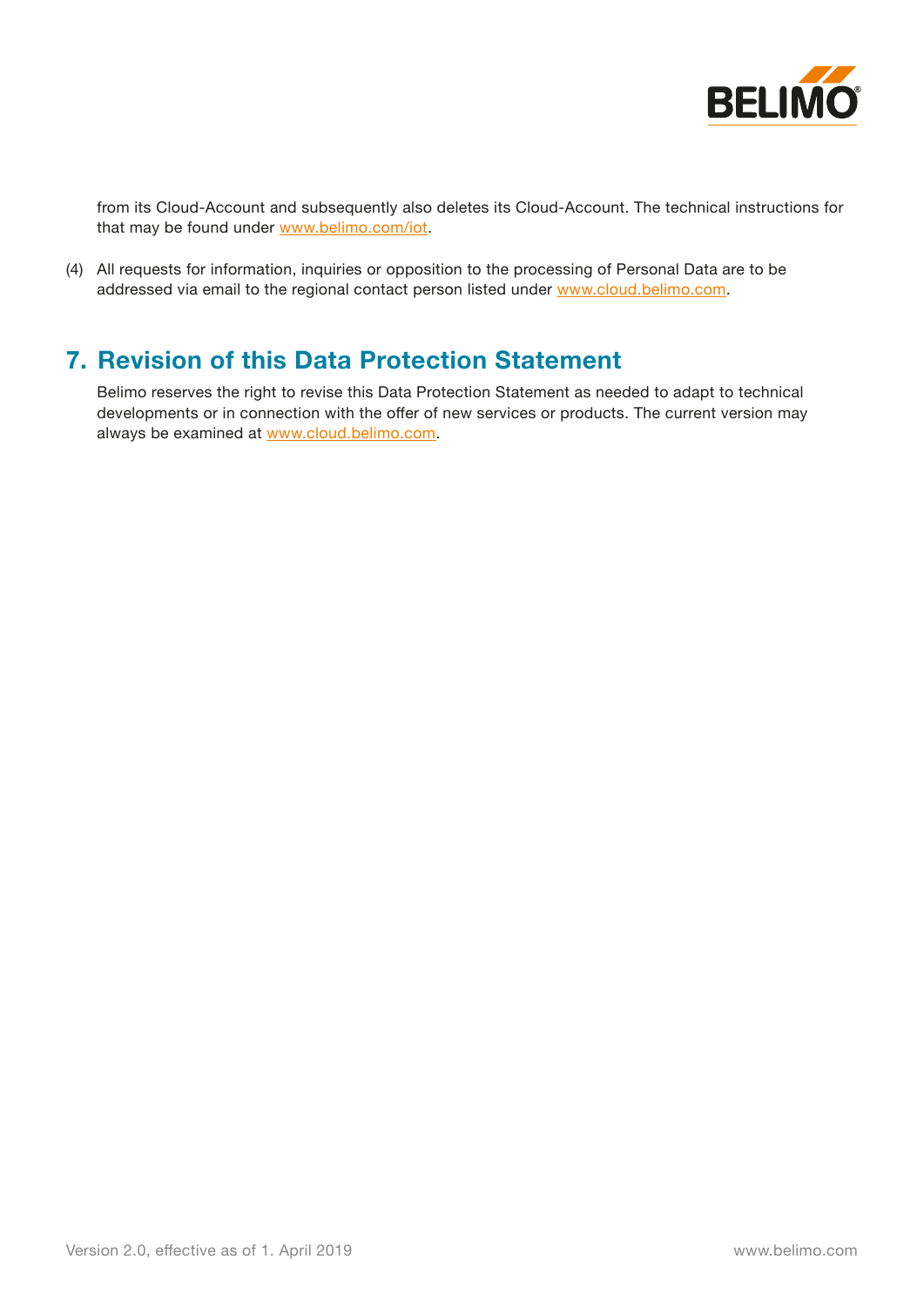

# **Agreement on Contract Data Processing Appendix**

This Agreement for Contract Data Processing (hereinafter also "**Agreement**") details the obligations of Belimo under the data protection laws that result from the provision of Belimo Cloud Services for the Service User. The contract concluded based on the Terms of Use between the Service User and Belimo shall hereinafter be called "**Service Contract**". The Agreement shall apply to all activities that are related to the contracted Services and in which Belimo, its employees or third parties contracted by Belimo collect, process or use the Service User's personal data.

#### **1. Definitions**

- (1) Personal Data: Personal Data are individual information concerning personal or substantive relationships of a particular person or one whose identity can be determined.
- (2) Contract Data Processing: Contract Data Processing is the storage, changing, transmission, blocking or deletion of Personal Data by Belimo on behalf of the Service User.
- (3) Instructions: Instructions are the order by the Service User directed at a particular handling of Personal Data by Belimo for the purpose of data protection (e.g. anonymization, blocking, deletion, surrender).

# **2. Subject of the order and responsibility**

- (1) The subject of the order is the provision of the Services for the Service User. Specifically, the subject of the order, the term of the order and the type of data collection, processing or use results from the Service Contract concluded between the parties.
- (2) The term of this Agreement shall be determined by the term of the Service Contract. When the Service Contract ends, this Agreement also ends automatically, without the need for any separate termination.
- (3) Belimo shall process the following types of data, which may contain Personal Data:
	- employee data
	- personal data of the Service User's customers
	- **■** address data
	- Cloud-Data pursuant to Sec. 5.3 of the Data Protection Statement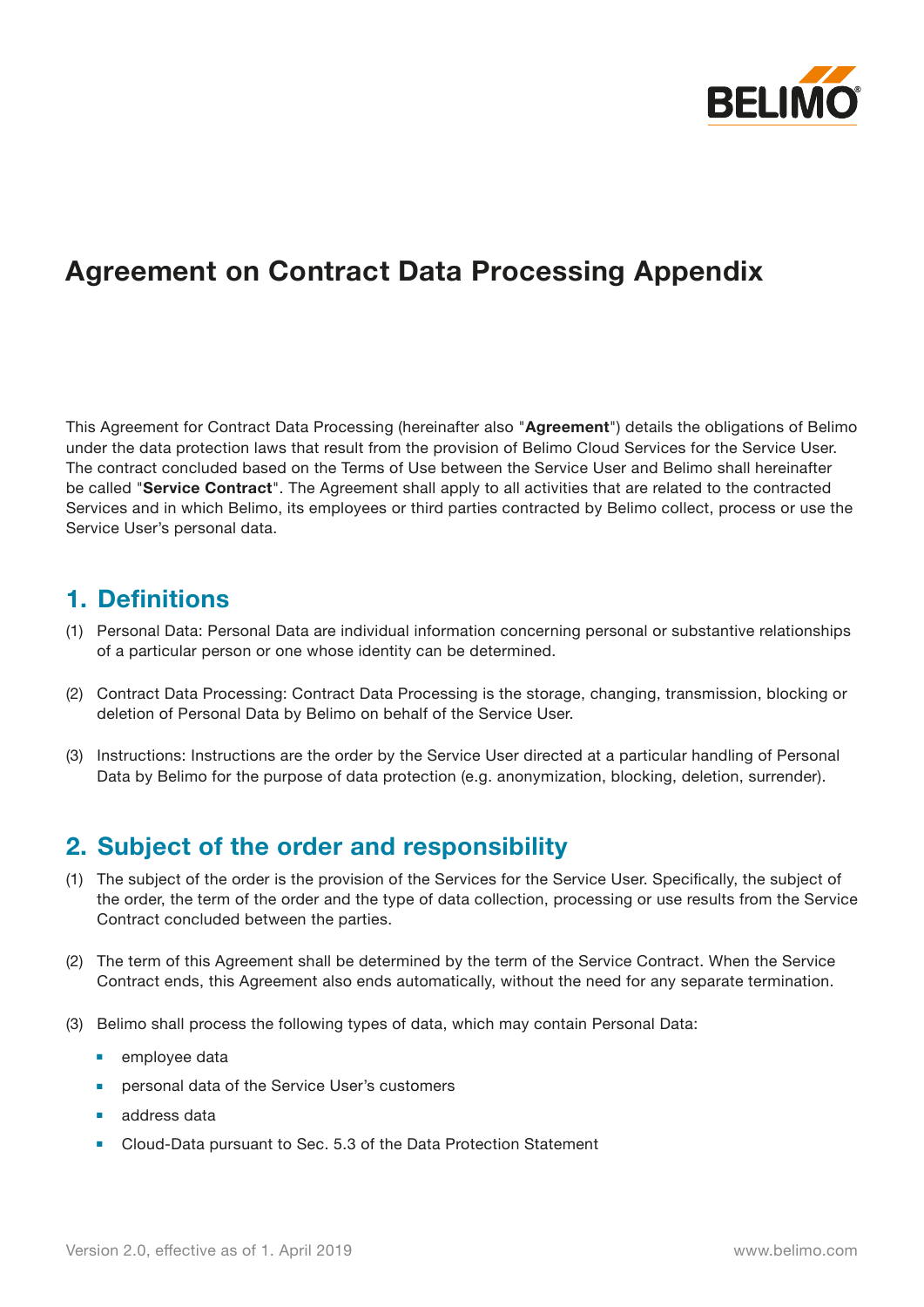

- (4) Those affected by the data processing essentially consist of:
	- the Service User's employees
	- **the Service User's customers**
	- contractual partners of the Service User or its customers (e.g. lessees)
- (5) Belimo shall process Personal Data under contract for the Service User. This includes services that are specified in the Service Contract. Within the scope of this Agreement, the Service User shall be solely responsible for compliance with the statutory provisions of the data protection laws, particularly for the lawfulness of the transmission of data to Belimo, as well as for the lawfulness of the data processing ("Controller").

### **3. Obligations of Belimo**

- (1) Belimo may collect, process or use Personal Data only within the scope of the order and the Service User's instructions. The instructions shall initially be set forth in the Service Contract and may thereafter be changed, supplemented or replaced in written form or in text form by means of individual instructions (specific instruction). Instructions that extend beyond the contractually-agreed performance shall be treated as a request for a change in performance.
- (2) Within the scope of its responsibility Belimo shall structure its internal organization such that it complies with the special requirements of data protection. It shall take technical and organizational measures for the appropriate securing of the Service User's data from abuse and loss that comply with the requirements of the applicable data protection laws.

All technical and organizational measures may be adapted to advances in technical and organizational development during the term of the Service Contract.

- (3) Belimo warrants that the employees engaged in the processing of the data and other persons working for Belimo are prohibited by an undertaking to collect, process or use data without authorization (confidentiality). Confidentiality shall continue to apply even after the end of the order.
- (4) Belimo shall immediately notify the Service User in the event of serious disruptions to the course of operations, of suspicion of a breach of data protection or other irregularities in the processing of the Service User's data. Belimo shall also immediately inform the Service User if the data protection regulatory authorities carry out controls or measures by regulatory authorities or if a competent authority carries out investigations against Belimo or against third parties in Belimo's business premises.
- (5) Belimo shall block the access to the data subject of the Service Contract if the Service User so directs. The correction or deletion of data may be effectuated directly by the Service User (see also Sec. 3.4 of the Terms of Use and Sec. 6.3 of the Data Protection Statement). The technical instructions for that may be found under [www.belimo.com/iot](http://www.belimo.com/iot).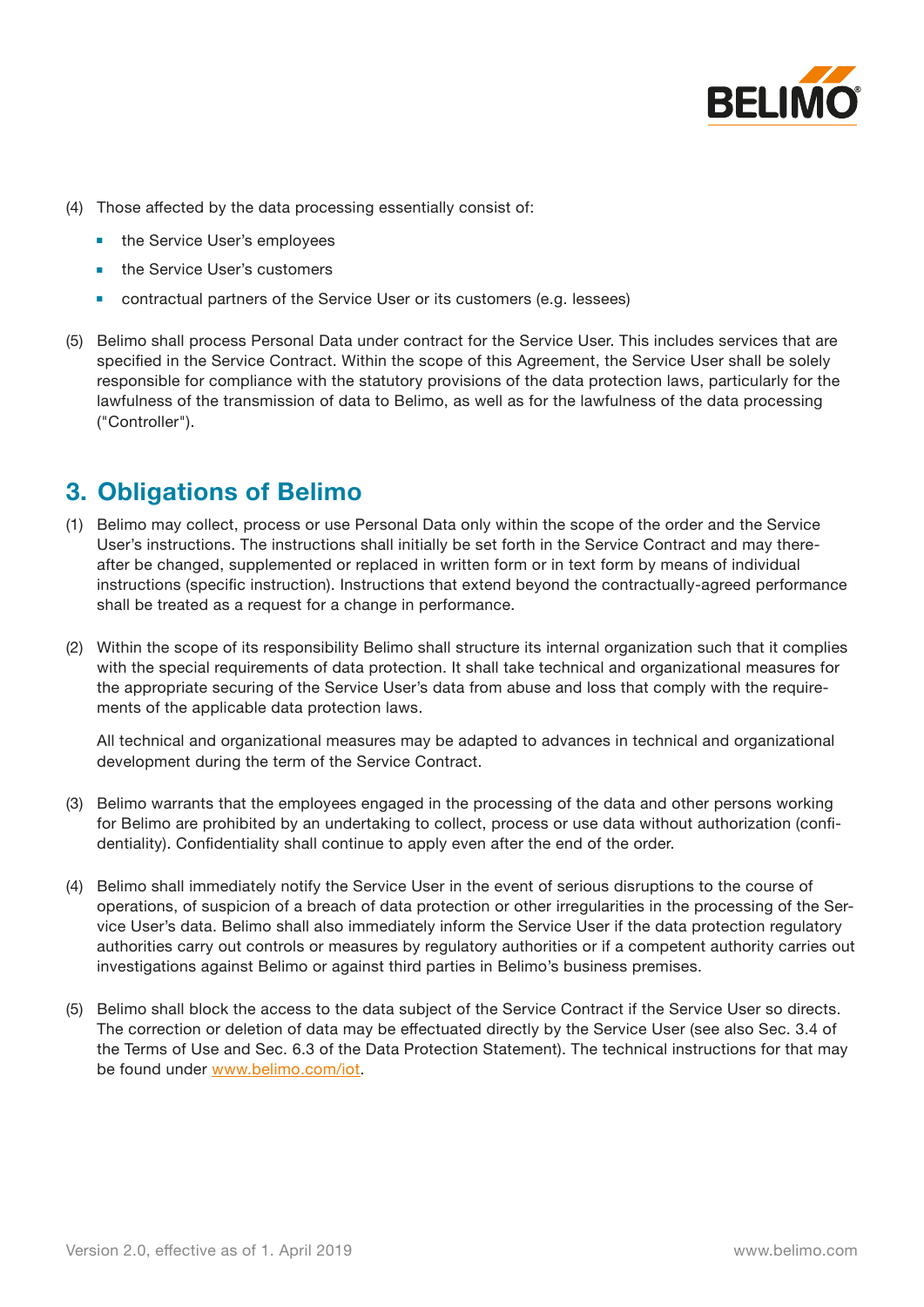

# **4. Obligations of the Service User**

- (1) With respect to the data to be processed, the Service User and Belimo are each responsible for compliance with the data protection laws applicable to it.
- (2) The Service User must inform Belimo immediately and in full if, in the verification of the results of the order it determines errors or irregularities with respect to provisions of data protection laws.
- (3) The Service User is obligated to the statutory duties of information.
- (4) Should the Service User be obligated by law to give an individual person information on the collection, processing or use of that person's data, Belimo shall support the Service User to the extent required in making this information available. This is conditioned on the fact that the Service User has requested this from Belimo in writing or in text form, and the Service User reimburses Belimo for the costs incurred by this support. Belimo shall not respond to any demands for information and shall instead refer the person concerned to the Service User.
- (5) Should a person concerned contact Belimo with demands for correction, deletion or blocking, Belimo shall refer such person to the Service User.

## **5. Duties of audit**

(1) Before acceptance of the data processing, and thereafter on a regular basis, the Service User shall audit the technical and organizational measures taken by Belimo and document the result.

To this end the Service User may:

- obtain self-reporting by Belimo,
- request an attestation by an expert or a recognized certification body or,
- after giving timely notice, and during normal business hours, and without disruption to the course of operations, audit personally or have an expert third party audit, to the extent that the latter is not a competitor of Belimo.
- (2) Belimo undertakes that upon written request, and within a reasonable period of time, it shall give all information that is required for the performance of an audit.

#### **6. Subcontractors**

- (1) The use by Belimo of subcontractors for the Services is permissible. The Service User agrees that in order to fulfill its contractually-agreed performance Belimo may call upon companies affiliated with Belimo or may subcontract the performance of the Services to third parties.
- (2) At the time of the conclusion of this Agreement the companies listed below work as subcontractors for partial performance for Belimo and in this connection they also directly process and / or use the Service User's data. For these subcontractors the consent to such work shall be deemed to have been granted: